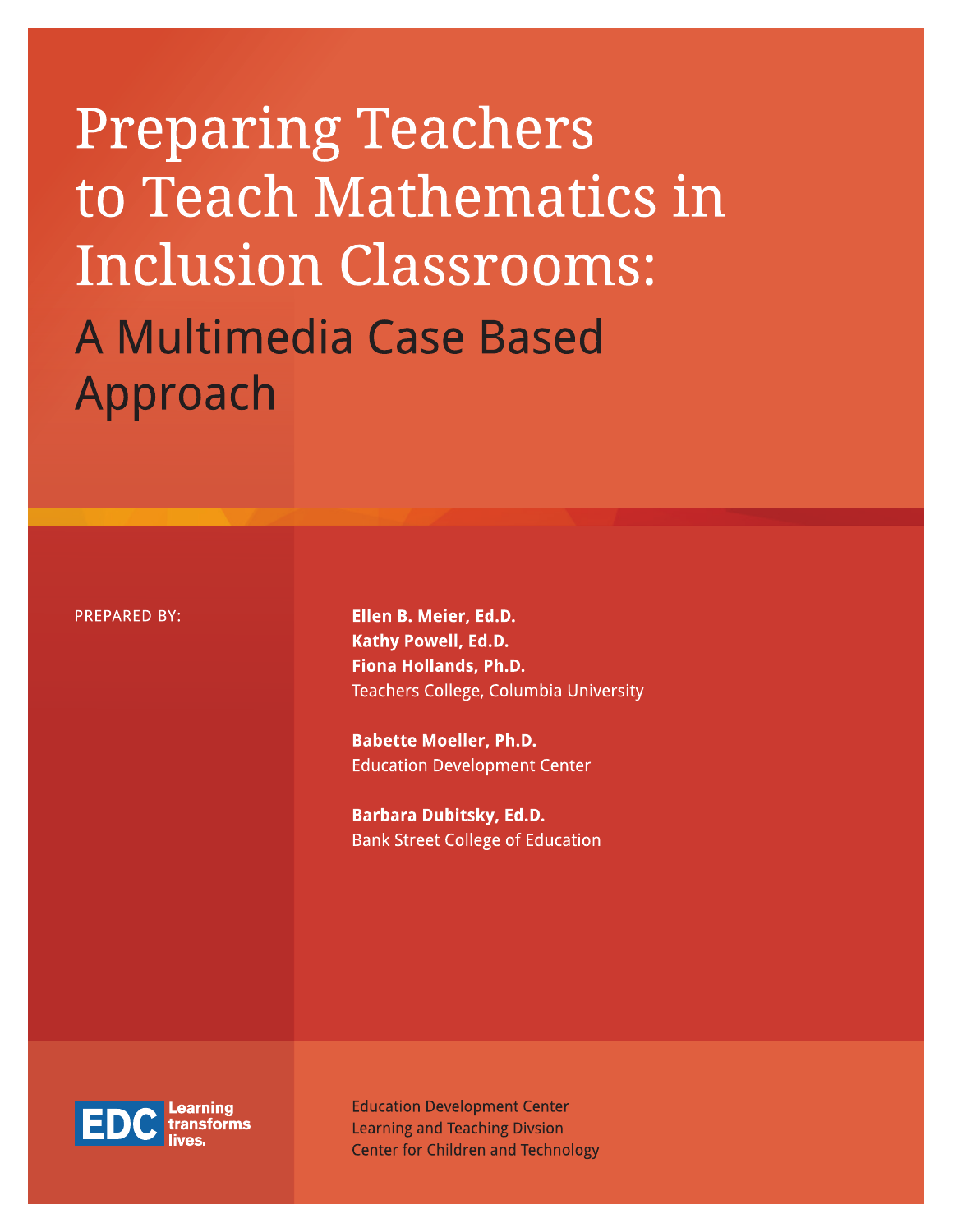## *Preparing Teachers to Teach Mathematics in Inclusion Classrooms: A Multimedia Case Based Approach1, <sup>2</sup>*

#### **Abstract**

In today's world of high standards for all elementary students in mathematics, there is an urgent need to prepare teachers to meet the needs of students with a wide range of abilities and disabilities. Teachers need to be highly knowledgeable about identifying the strengths and needs of their students, about analyzing what mathematical understandings reside at the heart of a particular lesson, and they need to be comfortable with their own skills in identifying appropriate inclusion practices to address diverse student needs. Elementary teachers are typically unprepared to implement standards-based mathematics education in inclusion classrooms. This research reports findings from evaluation of a National Science Foundation project, Mathematics for All (MFA) which was designed to address these needs. This research describes the fourth year results for two pilot sites in a four year NSF funded project, which uses multimedia case studies as the centerpiece of a five-day professional development effort to prepare teachers to meet the mathematical needs of their inclusion students. The findings of the pilot studies have important implications for those interested in promoting a deeper understanding of inclusion students in the area of elementary mathematics.

#### **1. Objectives or purposes**

Teaching mathematics in elementary classrooms is more challenging than ever for teachers who are trying to introduce standards-based reforms and address the needs of a range of students in their classroom. At the same time, the *No Child Left Behind*  legislation ("NCLB," 2001) has increased the pressure on schools to ensure that all children have the opportunity to obtain a high-quality education and that they reach proficiency on challenging achievement standards. Teachers of students with disabilities and a wide range of abilities are particularly challenged by these new mandates. Elementary teachers in inclusion classrooms are often poorly prepared to implement standards-based mathematics education for students with disabilities (Karp, 2000). Moreover, teachers frequently receive minimal preparation in understanding the strengths and needs of children with learning disabilities. In a nationally representative sample of public school teachers by the National Center for Education Statistics (1999), for instance, only 21% of the teachers who serve students with disabilities reported feeling very well prepared to address the needs of these students.

 <sup>1</sup> Paper presented at the Annual Meeting of the American Educational Research Association, Chicago, IL, April 2007.

<sup>&</sup>lt;sup>2</sup> The work reported in this report was supported by a grant from the National Science Foundation (Grant No. ESI-0243527). Any opinions, findings, conclusions, or recommendations expressed here are those of the authors and do not necessarily reflect the views of the National Science Foundation.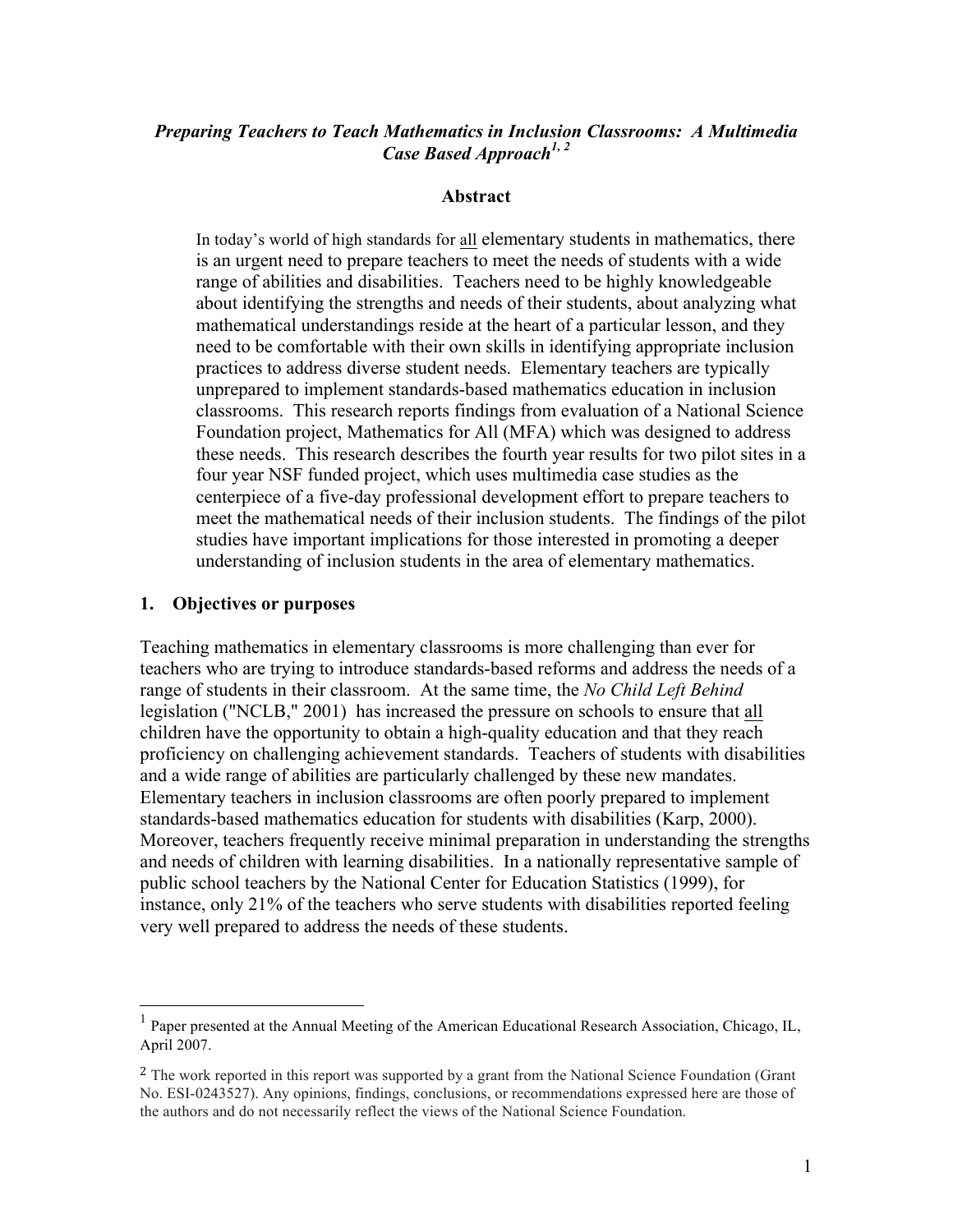In recognition of this problem, the National Science Foundation funded a four year developmental effort to develop multimedia case studies to address the pressing professional development concerns of elementary teachers of mathematics in inclusion classrooms. Using a case-based approach which incorporates video of actual classroom teachers and students and lesson study features (Lewis, 2000), this project is now midway through its fourth year in a four year funding cycle. Ten multi-media case studies are the focus of a five-part workshop series that also includes the presentation of a neuro-developmental framework (to guide teachers in their observation and description of individual students), a process for analyzing mathematical "demands" of particular lessons, and collaborative lesson development with an emphasis on the identification of instructional strategies, accommodations, and modifications for students. The project was developed for general and special education teachers in K-5 classrooms.

The question which framed the research is: In what ways does the Math for All casebased professional development impact teachers' understanding of inclusion students and teachers' ability to adapt math lessons to meet the needs of the range of students found in their classrooms?

## 2. **Perspective(s) or theoretical framework**

The new math standards and the related high stakes tests present enormous challenges for teachers. For teachers of inclusion classrooms, the challenges are even greater; teachers must address an even broader range of learning needs. Inclusion research has identified how important it is to help students with disabilities by analyzing their needs and strengths, using a variety of instructional strategies, and learning how to adapt curricula and design effective lessons, among other critical activities (see Giangreco, Cloninger, & Iverson, 1998; Karp, 2000; Mastropieri & Scruggs, 1992; Wade & Zone, 2000). The challenge has been to bring this knowledge to teachers in ways that help them grow professionally.

Various approaches have been tried over time to help teachers develop critical competencies for inclusion teaching. Often, however, professional development offerings reflect behaviorist approaches to learning, and emphasize subject matter learning that is not necessarily related to teachers' classroom experiences (Putnam & Borko, 2000). Findings from cognitive science have begun to inform ways we work with students. Gradually, some of this same knowledge about learning is beginning to influence the way we work with teachers. For instance, it is clear that all learners – teachers included – *construct* their knowledge. Situating and "anchoring" the learning for teachers by linking the discussion and interactions with authentic classroom activities is emerging as a more powerful model for teacher learning: it provides the opportunity for teachers to build their own knowledge in the context of their own classroom (Brown, Collins, & Duguid, 1989; Kinzer & Risko, 1998; Wilson, 1995).

The case study method provides teachers with a method of studying someone else's teaching as a means of reflecting on their own practice. Multi-media case activities are particularly well suited to providing situated and anchored instruction. Neelam (2006)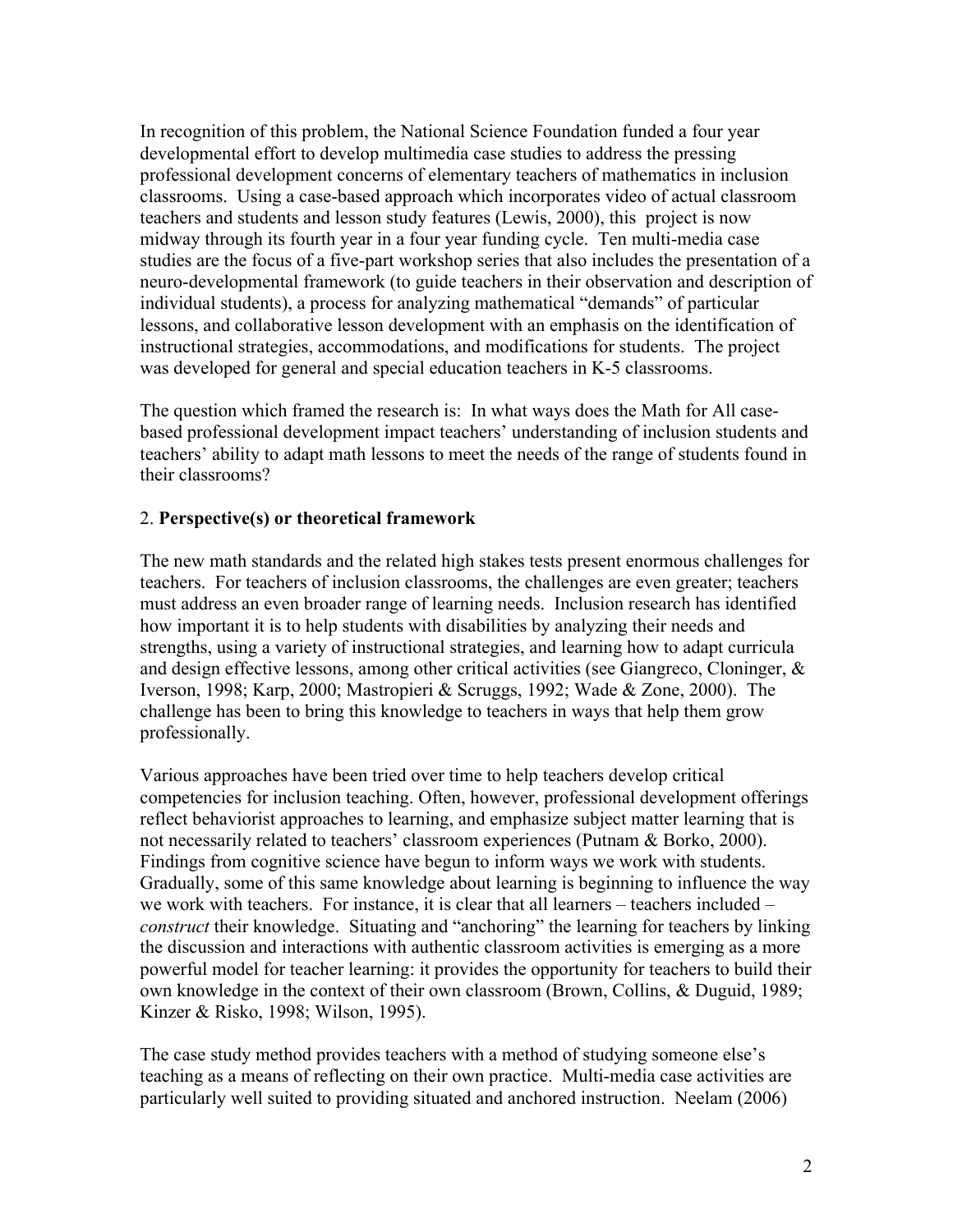claims that a cognitive apprenticeship model aligns with the use of multimedia cases because "instructors and teachers share visual images, sustained video clips of practice, and relate these to readings and educational theory" while the group explores effective decision-making and classroom interventions (p. 4-5). A number of research studies that have been conducted with case materials attest to the effectiveness of the case method in achieving various learning goals (see Schifter et al., 1999).

Of the existing research on multimedia case materials, however, searches of the literature have not identified similar multimedia programs to help teachers learn about *inclusion practices*. Little is known about how to design and use multimedia case study materials to help teachers develop the specific skills and understandings to better support students with diverse abilities and disabilities -- skills such as how to observe individual students and analyze their needs and strengths, how to make decisions about instructional resources and strategies, and how to adapt existing curricula. The project being discussed in this paper and associated case study materials under development are addressing these questions.

## Project Description

In the first two years of the project, a core group of math faculty at Bank Street College and key individuals from the Center for Children and Technology at the Educational Development Center developed a series of ten video case studies that would be the centerpiece of the pre-service and professional development effort for the Math for All Project (Moeller, Dubitsky, Meier, & Kantrov, 2006). The development of the videos and trial use of completed videos in the faculty's own pre-service classes engaged faculty in active reflection of their beliefs and practice as they identified the key elements of the Math for All project for broader dissemination (Meier, 2005).

In addition, in these early stages of program development, additional qualitative input was collected in the form of outside expert reviews of the material (national experts in math and special education), faculty reflection papers reporting on their own teaching experiences as they used the materials in graduate classes, workshop observations, meeting notes, and focus group sessions conducted with teachers and math coaches in one of the districts piloting the material.

In the third year, project staff finalized pilot versions of a workshop series for professional development purposes, identified two pilot sites and initiated a first round of workshops (Moeller et al., 2006). On the basis of feedback received from the initial pilot teachers, the workshops were revised to include more time for collaboration with schoolbased teacher teams.

This year, field tests were established and the revised workshops were delivered a second time with a different set of teachers from the initial two pilot sites. Two additional field test sites were added. The primary task this year was to refine the professional development as Math for All directors began to plan for scaling up the innovation for dissemination to a broader audience around the country. The five day-long workshops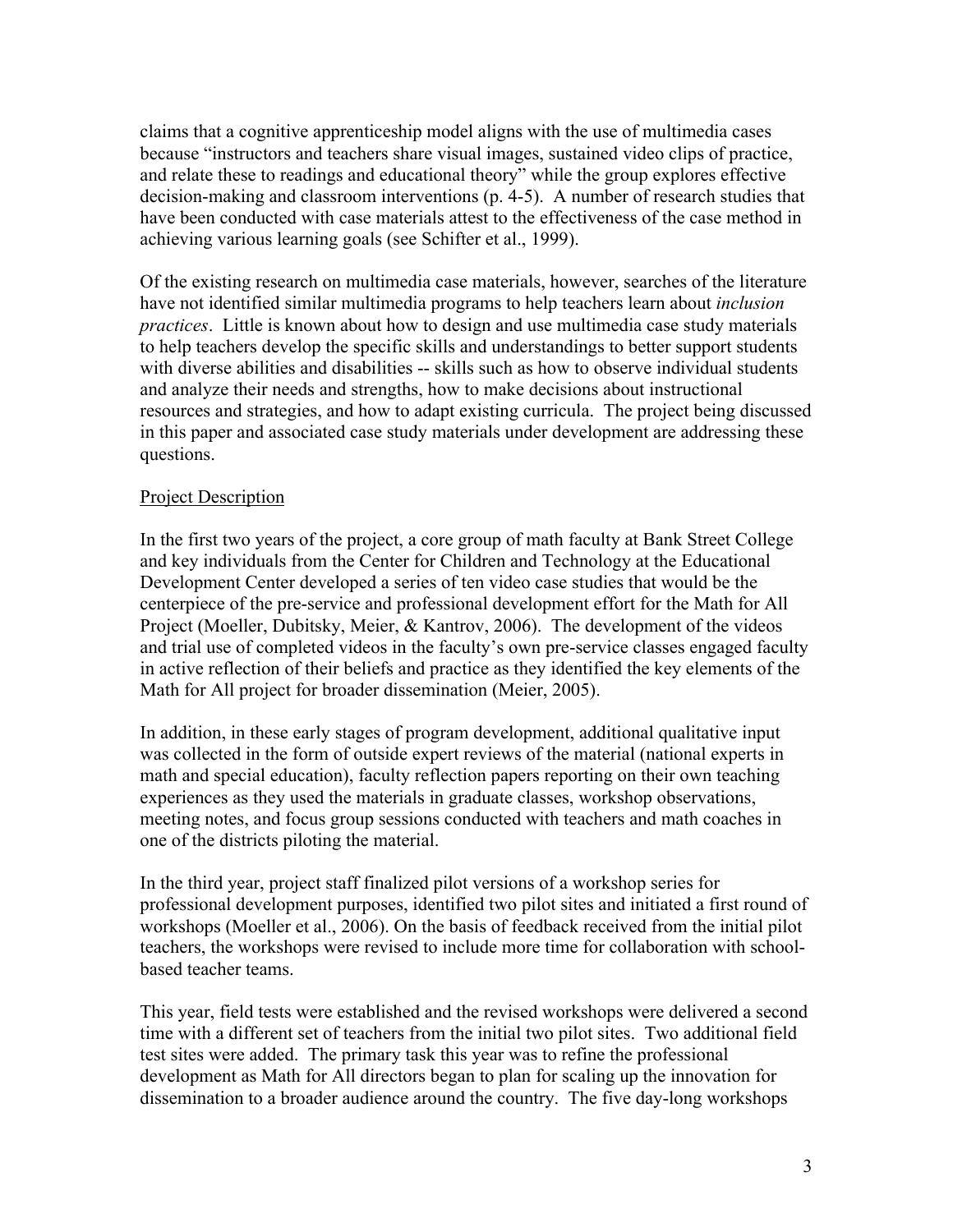were revised to spend more time on understanding the needs of special needs students, using Mel Levine's (2002) neuro-developmental framework (attention, memory, language, neuro-motor function, temporal-sequential ordering, spatial ordering, higher order cognition, and social cognition), hands-on exploration of math activities, videoviewing and analysis, small and large group discussions, lesson planning, and collaborative planning in multidisciplinary teams. Two key changes made with the field tests were to establish a consistent structure between all the workshops (to make it easier for other facilitators to run the sessions) and to put more emphasis on analyzing accommodations and interventions, which also involved analyzing the video to understand the teaching practices used in the videos.

The five days of workshop activities carefully introduced and reinforced a number of key elements. The elements were, first, a close examination of video case studies as a common framework for group exploration of inclusion concerns and teacher techniques; second, use of Mel Levine's neuro-developmental framework (2002) as a means of helping teachers better identify their students' strengths and weaknesses; third, a process for "deconstructing" the math involved in a particular lesson to help teachers look closely at the "demands of the mathematical tasks and understand the goals of the case lessons;" and fourth, collaboration with fellow teachers, math coaches and specialists to discuss strengths and weaknesses of particular students with the goal of better meeting the math needs of individual students.

The results of the second round of workshops in the original two pilot sites are examined in the research presented in this paper.

# **3. Methods, techniques, or modes of inquiry**

Throughout the design, development and piloting of the case study materials and the professional development sessions, both quantitative and qualitative approaches were used to understand the creation and impact of this intervention. This current research on the professional development effort also encompasses both approaches and thus utilizes a mixed method approach to address the overall research question about the immediate effect of the workshops.

To understand and measure the impact of the professional development delivered in the four pilot sites, data was gathered in pre-post workshop questionnaires, as well as pre and post workshop assessment "tasks" related to inclusion teaching. In addition, data was gathered in the form of interviews with key program personnel, and observations of project meetings. One entire workshop series was observed in one of the three pilot sites discussed in this research, and all related documents were analyzed to triangulate the data.

The qualitative data was analyzed in three stages following Miles and Huberman's classic Sourcebook on Qualitative Data Analysis (1994): data reduction to identify themes, data display to organize the themes, and conclusion drawing and verification by identifying patterns, configurations and propositions (p. 10).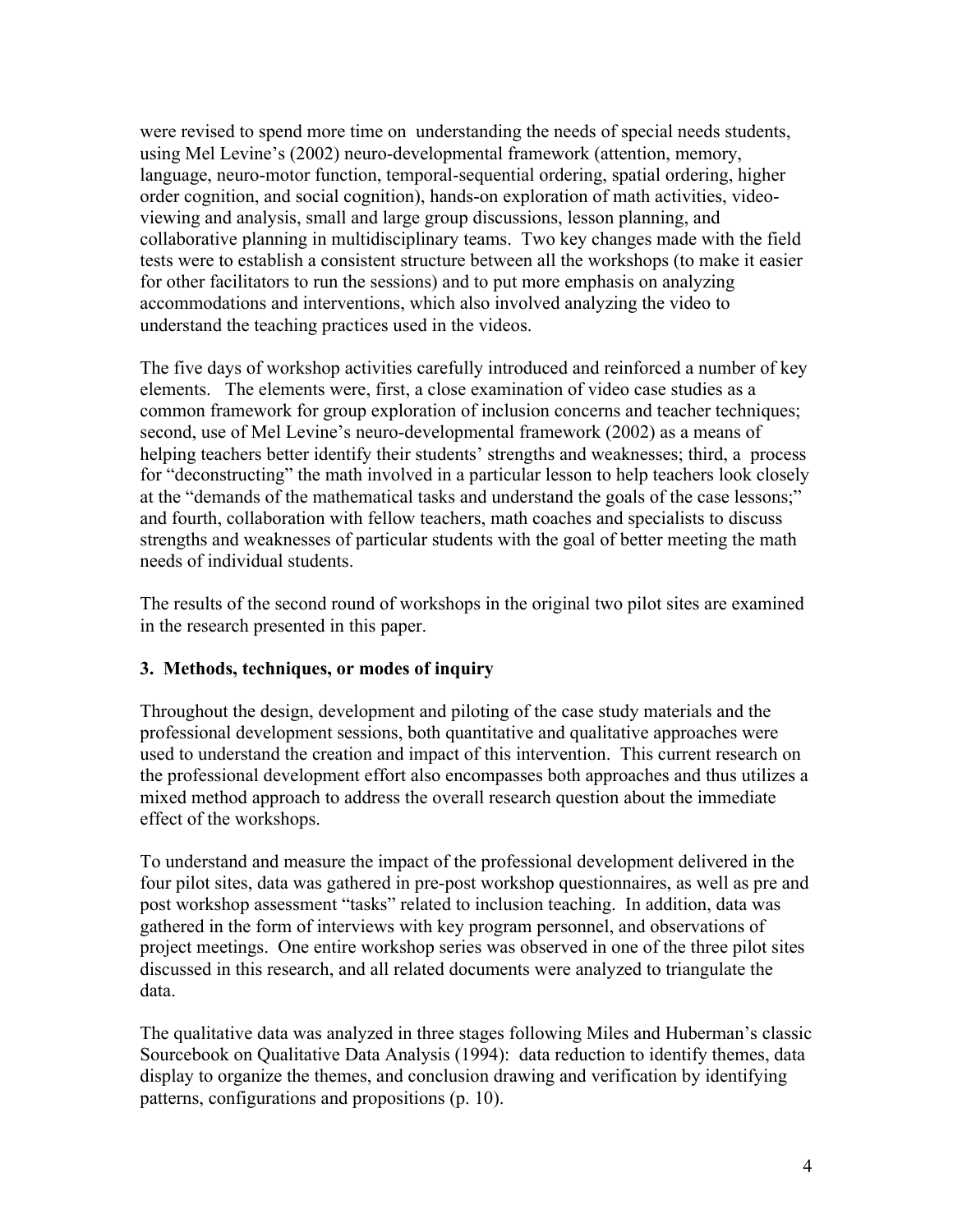The pre-post questionnaire data was analyzed using the Statistical Package for the Social Sciences (SPSS). A paired sample t-test was used to compare pre-post means and identify questions on which teachers showed change that was statistically significant.

This paper focuses on the most recent stage of the research: findings from the professional development delivered to field test groups of teachers. Four field test groups have been established and professional development has been delivered to three, and is in the process of being delivered to the fourth. Complete data is available from only three of the sites at this time and thus research presented focuses on the quantitative analysis of the questionnaire data from these three sites.

# **4. Data sources or evidence**

Primary data sources for this research include the program developers themselves (who are largely math education faculty at a teacher education college), elementary classroom teachers who teach math in inclusion classrooms, special education teachers, instructional specialists, and others, such as coaches (see Chart 1).

Four pilot locations were identified on the basis of geographical distribution, variation in population demographics, and expressed interest by district-level or state-level administrators. One of the districts is in a rural area in the Midwest; the second is a large Northeast urban district, the third, a predominantly rural school district in the Midwest, and the fourth is an affluent small town in the Northeast. This geographically distributed convenience sample reflected district interest in the Math for All material. The number of teachers trained in each site is represented in the "N" column.

| <b>Site</b> |     | <b>State</b> | <b>Region</b>              | <b>SES</b>          |
|-------------|-----|--------------|----------------------------|---------------------|
|             | 39  | Midwest      | Rural                      | Middle Class        |
|             |     | Northeast    | Urban                      | Lower Middle        |
|             | 19  | Southeast    | <b>Predominantly Rural</b> | Lower Middle        |
| $4*$        | --- | Northeast    | Suburban                   | <b>Upper Middle</b> |

*Chart 1. Regional Descriptive Data: Matched Pre-Post Pairs*

\*Data from the fourth site is just being tabulated

Descriptive information about personnel from three of the four sites is presented below in Chart 2. The chart shows the range of personnel and the grades represented. The analysis and findings are based on data from the first two sites. Post-questionnaire data is in the process of being gathered on the third site. The workshops are still ongoing in the fourth site.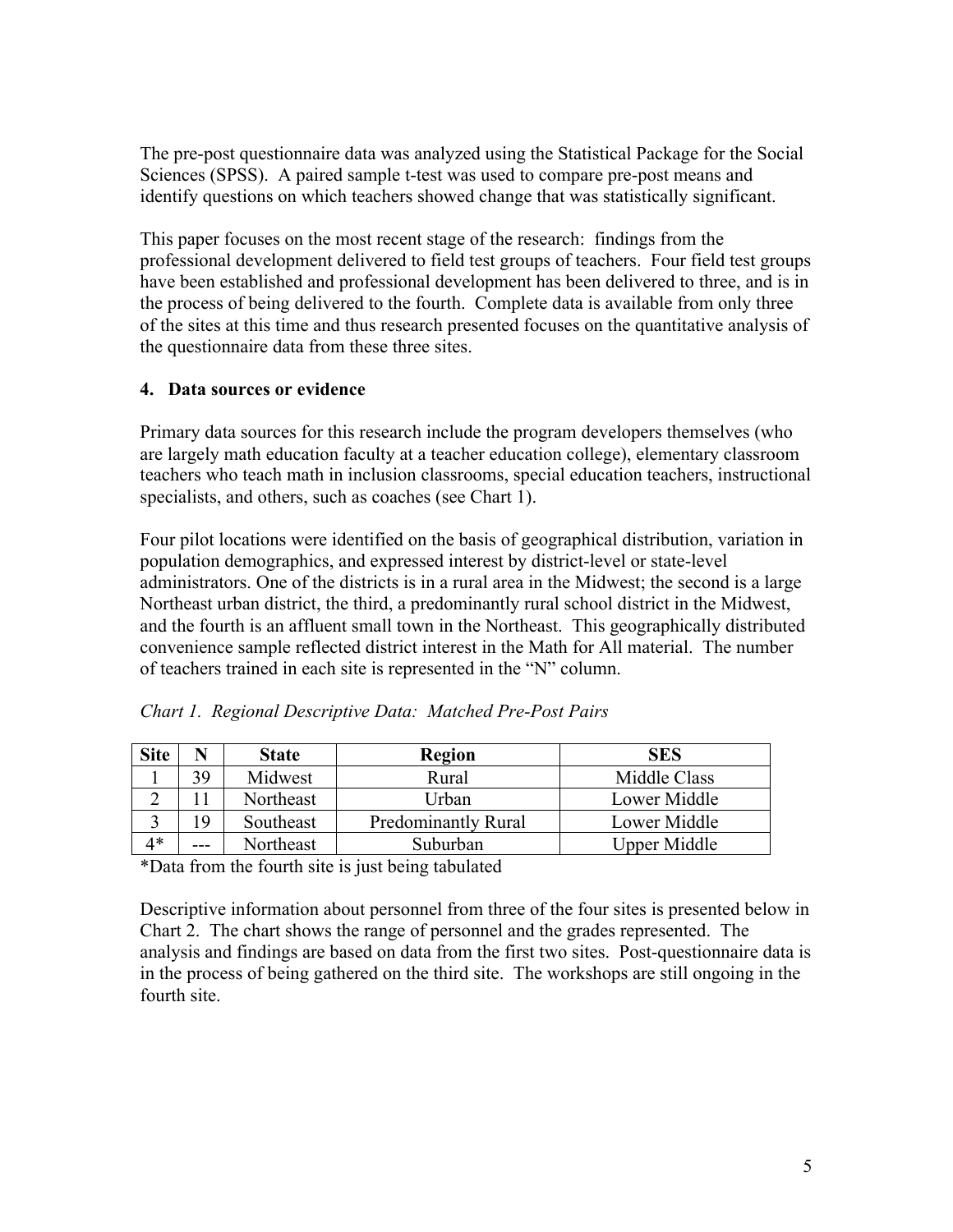| <b>Site</b> |             | Position $(\% )$ |      |                                                            |     |      | Grades $(\% )$ |      |      |     |      |     |
|-------------|-------------|------------------|------|------------------------------------------------------------|-----|------|----------------|------|------|-----|------|-----|
|             | <b>G</b> en |                  |      | SpEd Aide Coach Spec Other   Pk-2 3-6 Pk-6 7-12 K-12 Other |     |      |                |      |      |     |      |     |
|             | 33.3        | 28.2             | 33.3 | 2.6                                                        | 0.0 | 2.6  | 41.0           |      | 48.7 | 0.0 | 2.6  | 2.6 |
|             | 18.2        | 36.4             | 0.0  | 27.3                                                       | 9.1 | 9.1  | 50.0           | 0.0  | 30.0 | 0.0 | 20.0 |     |
|             | 36.8        | 26.3             | 0.0  | 10.5                                                       | 5.3 | 21.1 | 5.3            | 47.4 | 15.8 |     | 26.3 |     |
|             |             |                  |      |                                                            |     |      |                |      |      |     |      |     |

*Chart 2. Positions and Grades of Participants*

\*Data from the fourth site is just being tabulated

*Key* Gen = General Education Teacher SpEd = Special Education Teacher Aide = Instructional Aide Coach = Math Coach Spec = Instructional Support Specialist **Other** 

#### 5. **Results and/or conclusions/point of view**

The findings from both the qualitative and quantitative data indicated that teachers have been positively affected by the Math for All workshop series. Because the emphasis of this paper is on the quantitative data, the results below will focus on these findings.

Two sets of questions formed the heart of the questionnaire that was filled out, online, before and after the workshop. The first set of questions asked teachers how frequently they were *performing* a range of activities related to math inclusion. The second set of questions asked teachers how *comfortable* they were doing the same activities. These queries were loosely based on change principles such as those articulated by Hall and Hord (2001) who believe that new ideas embed themselves in a developmental way, and that for teachers, the use of new ideas and their concerns about the innovation are related. In other words, growing knowledge about an innovation gradually changes both the concerns teachers have about an intervention and their ability to use the ideas in their classroom.

There were significant differences in the pre-post questionnaires on several questions. (The complete findings are in Appendix 1.) First, overall, the teachers reported feeling better *prepared* to teach mathematics to students with disabilities ( $t[66] = -9.117$ ,  $p = .000$ ) after the workshop series. Second, overall, the teachers also reported feeling more *comfortable* teaching mathematics to students with disabilities ( $t$ [65]=-6.104,  $p = .000$ ) after the workshops.

Of interest is the fact that there was a greater difference in the pre-questionnaire in the means between feeling "prepared" (*M*=2.97, *SD*=.83) and "comfortable" (*M*=3.21,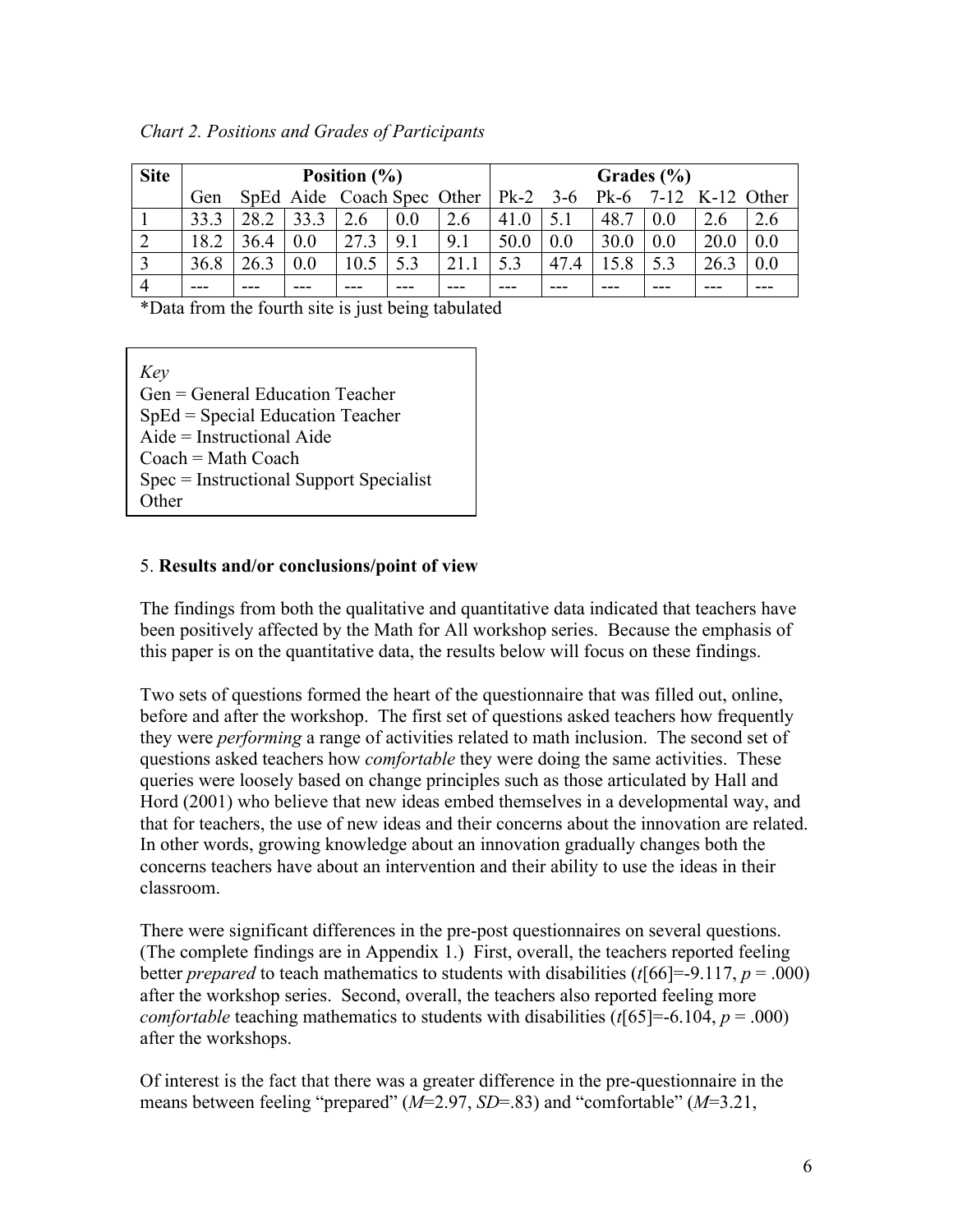*SD*=.92) than there was in the post-questionnaire ( $M=3.82$ , *SD*=.60;  $M=3.91$ , *SD*=.67, respectively). That is, teachers reported feeling more comfortable and more prepared in the post test, but also, the gap between the "comfort" and "preparedness" narrowed. The gap narrowed because the teachers indicated that they felt more prepared; the comfort level did not rise quite as much as the level of preparedness. Thus, although teachers still reported feeling slightly more "comfortable" than "prepared" in the post-questionnaire, the narrowing of the gap indicates that teachers' sense of preparedness grew more than their comfort through the workshop series.

The next series of questions asked teachers how often they engaged in the following activities when planning their math lessons:

- Explore the mathematical tasks hands-on
- Analyze the demands of the task
- Consider the learning goals of the lesson
- Think about how the math of the lesson connects to the math students have studied in the past and will study in the future
- Think about individual students' strengths and needs
- Collaborate with colleagues in planning the lessons
- Consult with specialists
- Use the Internet to find information and resources
- Select a variety of instructional strategies and materials to support students with diverse strengths and needs
- Write lesson plans

Of all these, there was a significant difference in the pre-post questionnaires in only two questions: considering the learning goals of the lesson, and using the Internet to find information and resources. Considering the learning goals of the lesson was a critical aspect of the Math for All training. For instance, one of the techniques Math for All used to help teachers deconstruct their lesson planning was an "Accessible Lesson Planning Chart" (see Appendix 2) to help teachers incorporate specific math standards by identifying a learning area (Levine (2002) and assessing the demands of a particular activity. In each workshop session, teachers were asked to analyze the goals of the case lesson and to state how this goal related to what students learned before and what they will learn in the future. Teachers were then asked to go through this same process for lessons they were planning for their own classrooms. It would appear that, as a result of this activity and others, the teachers reported in the post-questionnaire that they were thinking more about the learning goals of the lesson, to a significantly greater degree. The significant difference in use of the Internet seemed to be a byproduct of more inquiry and exploration of math resources in general and perhaps, a search for alternative instructional material.

When asked how comfortable they were about the same set of activities though, there was a significant difference in seven of the items:

- Exploring the mathematical task hands-on
- Analyzing the demands of the mathematical tasks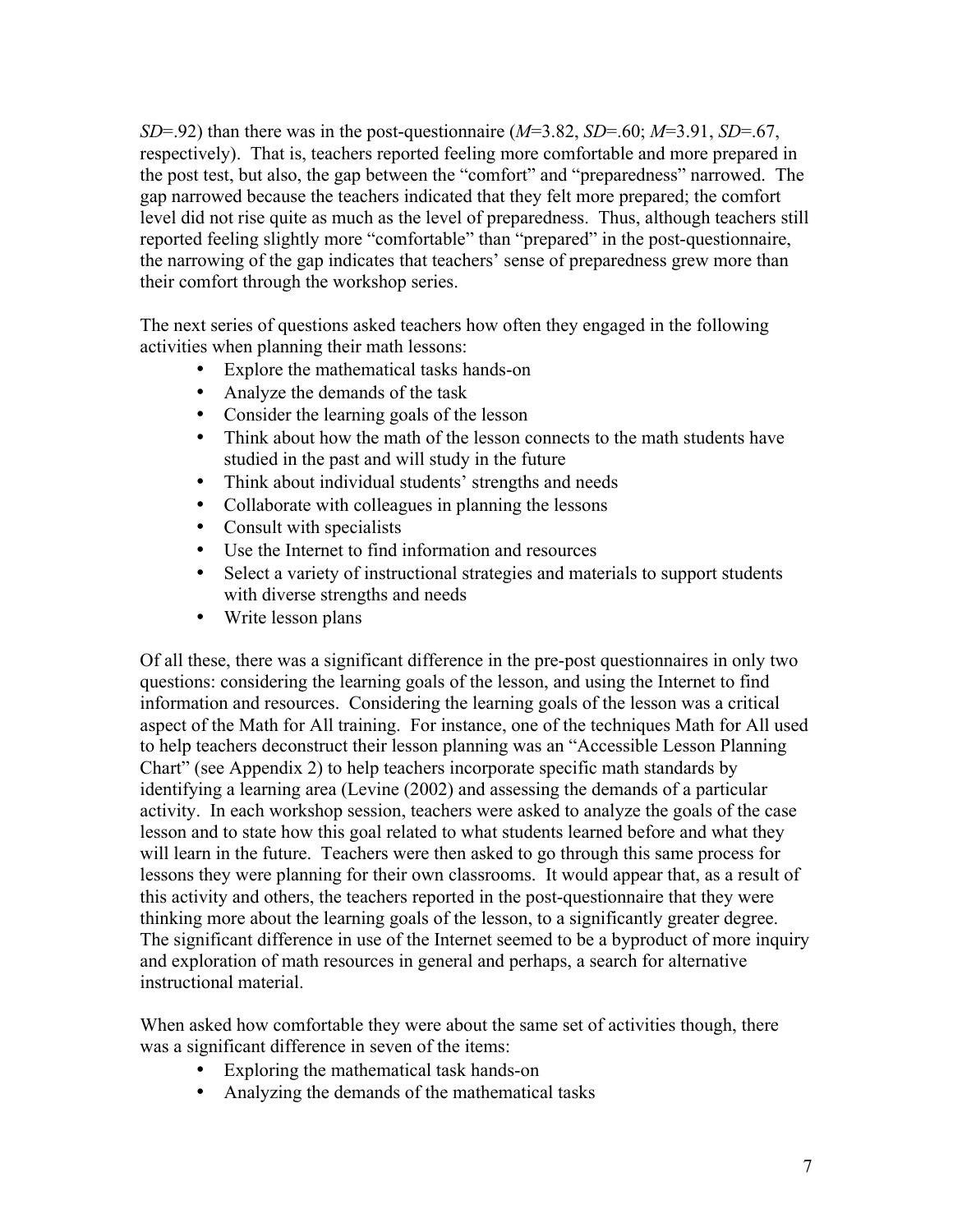- Consider the learning goals of the lesson
- Thinking about how the math of the lesson connects to the math that students have studied in the past and will study in the future
- Thinking about individual students' strengths and needs
- Selecting a variety of instructional strategies and materials to support students with diverse strengths and needs
- Writing lesson plans

The fact that there was a significant change in the comfort level relating to seven activities after the workshop series is a strong statement about the success of the workshop in familiarizing the teachers with critical concepts related to Math for All.

There was one item in both lists in which teachers reported a significant difference in the post questionnaire in both their comfort and in their planning: "consider the learning goals of the lesson" – a key goal of the workshop series. Lesson planning is central to many other changes and the fact that teachers felt more comfortable and better prepared to think more about the learning goals is an important finding.

Taken overall though, initially, these findings may seem counter-intuitive. How is it that these teachers report feeling significantly more comfortable about the range of activities listed above, but report a significant difference in teacher practices only when they "consider the learning goals of the lesson" when planning their math lessons?

We interpret these findings in the context of a developmental approach to incorporating innovations. Getting used to new ideas – creating awareness and understanding of specific aspects of the Math for All -- such as Mel Levine's developmental framework for understanding different dimensions of learning disabilities -- is one level of engagement with an innovation. Changing practice and actually incorporating these ideas into practice is a major step however, and takes time and support. After a five day workshop, it may not be realistic to expect practice to change to a significant degree. However, the fact that participants report significant changes in their comfort level with so many concepts bodes well for the future implementation of Math for All. It indicates that the teachers feel they have a better understanding, familiarity and comfort with several key aspects of the project.

Thus, based on this questionnaire data reported for these two pilot sites, it would appear that the Math For All workshops are successful in creating more understanding and greater comfort with teachers around key approaches to inclusion teaching in mathematics

# **6. Educational or scientific importance of the study**

Both for teachers with little or no teaching experience and for those with many years experience working with students with disabilities, the prospect of teaching or preparing teachers to teach mathematics in inclusion classrooms is daunting. Earlier focus group research with this project found that teachers do not feel prepared to assess the strengths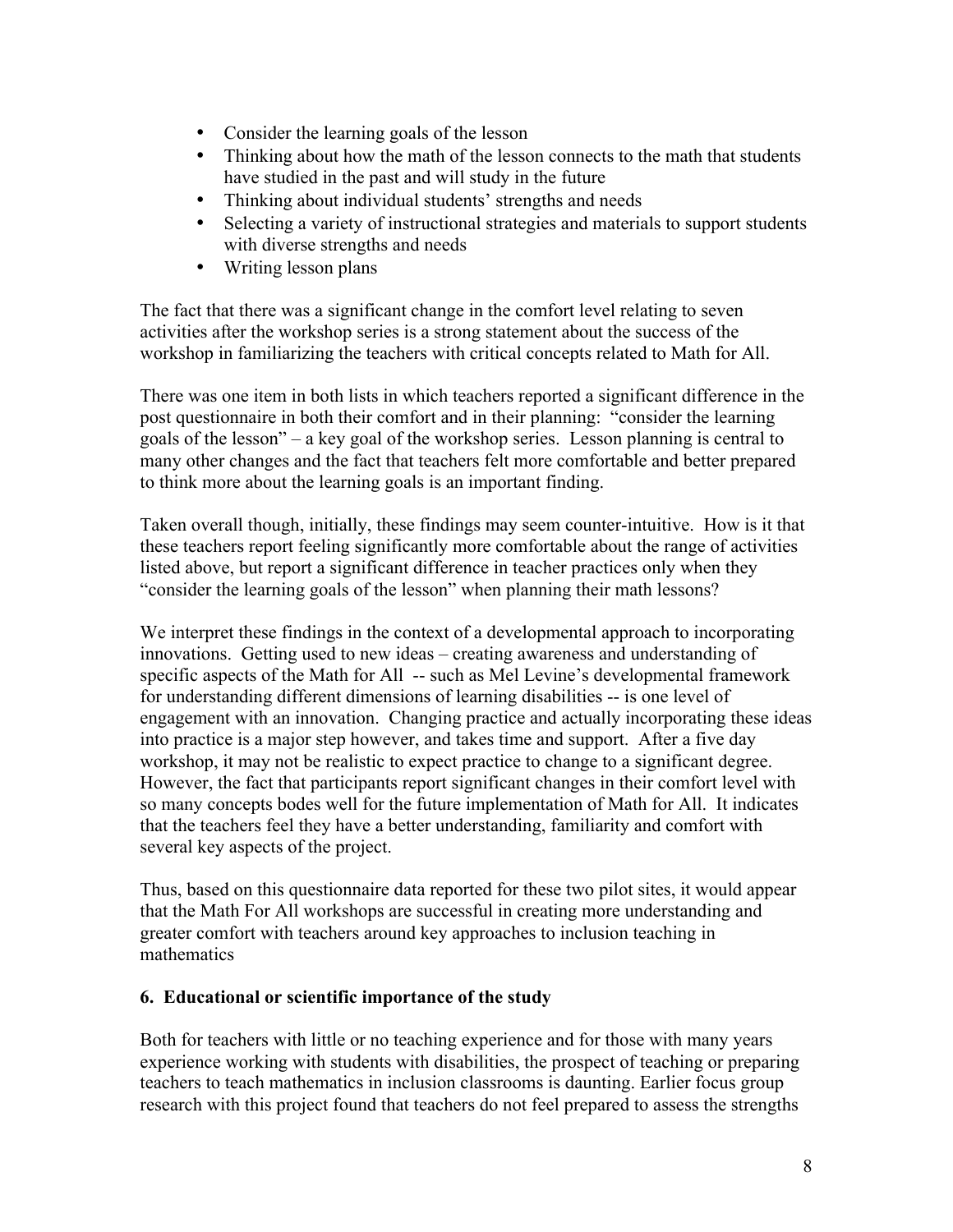and weaknesses of a range of students, and they do not feel fluent enough with the math content itself at different grade levels to modify specific activities to accommodate a range of learners.

While prior research has identified the key competencies that teachers need to teach successfully in inclusion classroom, the professional development available for teachers who are asked to meet the needs of a range of students is limited. This unique, multimedia project was developed to help teachers learn about the strengths as well as the needs of inclusion students and to help teachers identify instructional strategies in mathematics that can address a range of student abilities. The research presented above shows that teachers are receptive to this information and that the project succeeds in creating new understandings of inclusion students and strategies.

If policymakers and the public are genuinely committed to inclusion classrooms, better preparation and support for the teachers in these settings is needed. The emerging research from this NSF project provides significant data for those interested in using case-based materials to help elementary teachers build a deeper knowledge base that will help all students achieve a high quality education in mathematics.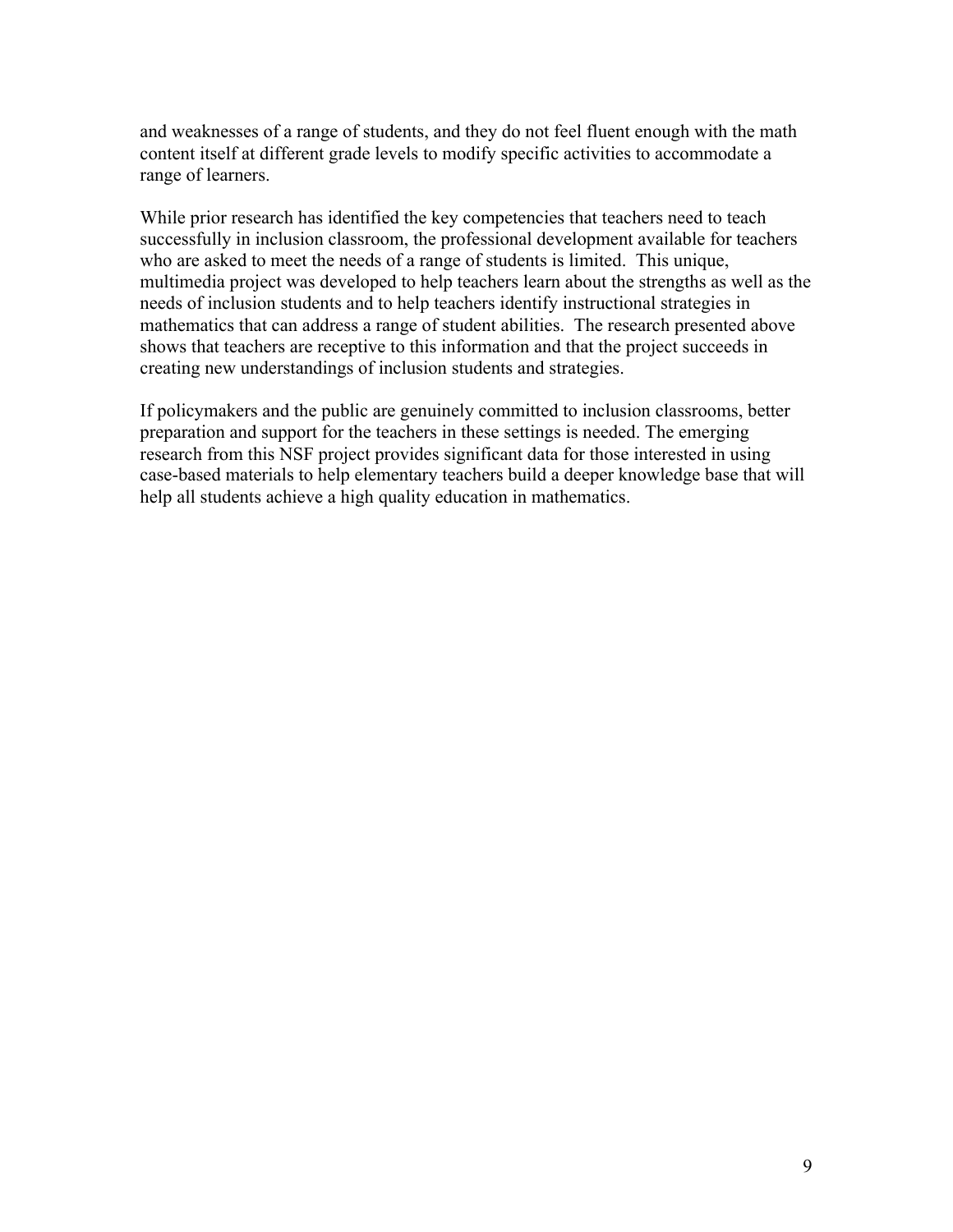# **Appendix 1**

# **Math for All Pre/Post Comparison of Sites 1, 2 and 3 Results of Paired-Samples t-Test**

| Question                                                                    |                                                | N       | Pre- | Pre-      | Post- | Post- | df | $\mathbf t$ | p         |
|-----------------------------------------------------------------------------|------------------------------------------------|---------|------|-----------|-------|-------|----|-------------|-----------|
|                                                                             |                                                | (pairs) | Q    | Q         | Q     | Q     |    |             |           |
|                                                                             |                                                |         | Mean | <b>SD</b> | Avg   | SD    |    |             |           |
|                                                                             |                                                |         |      |           |       |       |    |             |           |
| Q12/Q4                                                                      | How well prepared do you feel to               |         |      |           |       |       |    |             |           |
|                                                                             | teach mathematics to students                  |         |      |           |       |       |    |             |           |
|                                                                             | with disabilities?                             | 67      | 2.97 | .83       | 3.82  | .60   | 66 | $-9.117$    | $.000***$ |
| Q13/Q5                                                                      |                                                |         |      |           |       |       |    |             |           |
|                                                                             | How comfortable to you feel with               |         |      |           |       |       |    |             |           |
|                                                                             | teaching mathematics to students               |         |      |           |       |       |    |             |           |
|                                                                             | with disabilities?                             | 66      | 3.21 | .92       | 3.91  | .67   | 65 | $-6.104$    | $.000***$ |
|                                                                             | Q16a/Q9a                                       |         |      |           |       |       |    |             |           |
|                                                                             | <b>Explore the mathematical</b>                |         |      |           |       |       |    |             |           |
|                                                                             | tasks hands-on                                 | 64      | 3.66 | 1.19      | 3.70  | .97   | 63 | $-.327$     | .745      |
|                                                                             | Q16b/Q9b                                       |         |      |           |       |       |    |             |           |
|                                                                             | Analyze the demands of the                     |         |      |           |       |       |    |             |           |
|                                                                             | task                                           | 63      | 3.67 | 1.12      | 3.78  | .89   | 62 | $-.829$     | .410      |
|                                                                             | Q16c/Q9c                                       |         |      |           |       |       |    |             |           |
|                                                                             | <b>Consider the learning goals</b>             |         |      |           |       |       |    |             |           |
|                                                                             | of the lesson                                  |         |      |           |       |       |    |             |           |
|                                                                             |                                                | 63      | 4.17 | 1.13      | 4.46  | .88   | 62 | $-2.184$    | $.033*$   |
|                                                                             | Q16d/Q9d                                       |         |      |           |       |       |    |             |           |
|                                                                             | Think about how the math                       |         |      |           |       |       |    |             |           |
|                                                                             | of the lesson connects to the                  |         |      |           |       |       |    |             |           |
|                                                                             | math students have studied                     |         |      |           |       |       |    |             |           |
|                                                                             | in the past and will study in                  |         |      |           |       |       |    |             |           |
|                                                                             | the future                                     | 62      | 3.87 | 1.14      | 4.10  | .92   | 61 | $-1.627$    | .109      |
|                                                                             | Q16e/Q9e                                       |         |      |           |       |       |    |             |           |
|                                                                             | Think about individual                         |         |      |           |       |       |    |             |           |
|                                                                             | student's strengths and                        |         |      |           |       |       |    |             |           |
|                                                                             | needs                                          | 62      | 4.02 | 1.05      | 4.19  | .87   | 61 | $-1.197$    | .236      |
| When you are planning your math lessons, how often do you do the following? | Q16f/Q9f<br><b>Collaborate with colleagues</b> |         |      |           |       |       |    |             |           |
|                                                                             | in planning the lessons                        | 64      | 3.28 | 1.12      | 3.23  | .87   | 63 | .323        | .748      |
|                                                                             | Q16g/Q9g                                       |         |      |           |       |       |    |             |           |
|                                                                             | <b>Consult with specialists</b>                | 62      | 3.13 | 1.11      | 3.10  | .88   | 61 | .237        | .813      |
|                                                                             | Q16h/Q9h                                       |         |      |           |       |       |    |             |           |
|                                                                             | Use the Internet to find                       |         |      |           |       |       |    |             |           |
|                                                                             | information and resources                      | 63      | 2.76 | 1.03      | 3.10  | .96   | 62 | $-2.784$    | $.007**$  |
|                                                                             | Q16i/Q9i                                       |         |      |           |       |       |    |             |           |
|                                                                             | Select a variety of                            |         |      |           |       |       |    |             |           |
|                                                                             | instructional strategies and                   |         |      |           |       |       |    |             |           |
|                                                                             | materials to support                           | 64      | 3.81 | 1.11      | 4.00  | .87   | 63 | $-1.317$    | .193      |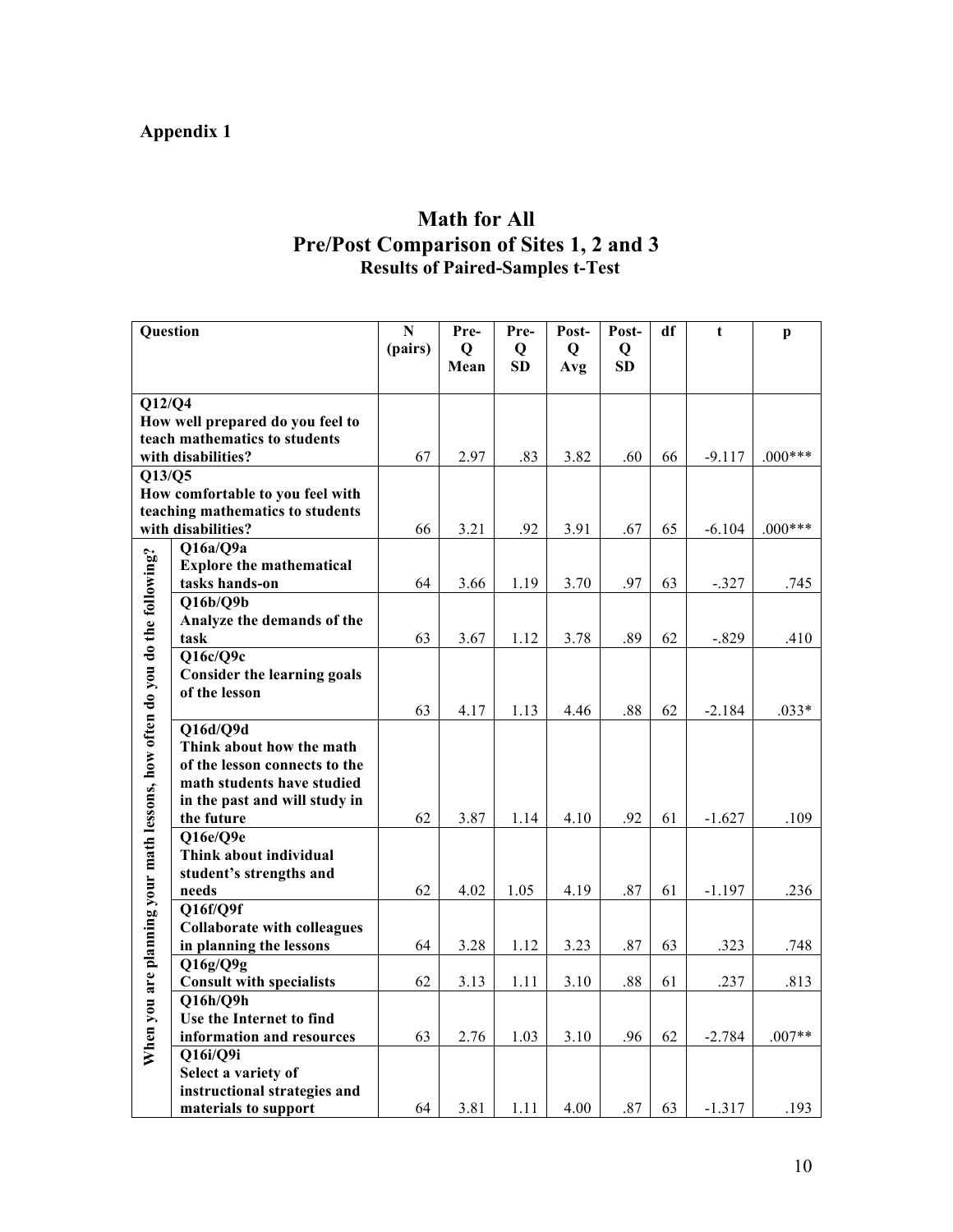|                                                                                     | students with diverse<br>strengths and needs  |    |      |      |      |      |    |          |           |
|-------------------------------------------------------------------------------------|-----------------------------------------------|----|------|------|------|------|----|----------|-----------|
|                                                                                     | Q16j/Q9j<br>Write lesson plans                | 64 | 3.64 | 1.36 | 3.75 | 1.27 | 63 | $-.961$  | .340      |
|                                                                                     | Q17a/Q10a                                     |    |      |      |      |      |    |          |           |
|                                                                                     | <b>Exploring the mathematical</b>             |    |      |      |      |      |    |          |           |
|                                                                                     | task hands-on                                 | 62 | 3.74 | 1.17 | 4.19 | .94  | 61 | $-3.199$ | $.002**$  |
|                                                                                     | Q17b/Q10b                                     |    |      |      |      |      |    |          |           |
|                                                                                     | Analyzing the demands of                      |    |      |      |      |      |    |          |           |
|                                                                                     | the mathematical tasks                        | 63 | 3.35 | 1.11 | 3.89 | .86  | 62 | $-4.163$ | $.000***$ |
|                                                                                     | Q17c/Q10c                                     |    |      |      |      |      |    |          |           |
|                                                                                     | <b>Considering the learning</b>               |    |      |      |      |      |    |          |           |
|                                                                                     | goals of the lesson                           | 63 | 3.68 | 1.06 | 4.27 | .87  | 62 | $-4.410$ | $.000***$ |
|                                                                                     | Q17d/Q10d                                     |    |      |      |      |      |    |          |           |
|                                                                                     | Thinking about how the                        |    |      |      |      |      |    |          |           |
|                                                                                     | math of the lesson connects                   |    |      |      |      |      |    |          |           |
|                                                                                     | to the math students have                     |    |      |      |      |      |    |          |           |
|                                                                                     | studied in the past and will                  |    |      |      |      |      |    |          |           |
| How comfortable are you with the following aspects of planning mathematics lessons? | study in the future                           | 63 | 3.59 | 1.17 | 3.94 | .93  | 62 | $-2.179$ | $.033*$   |
|                                                                                     | Q17e/Q10e                                     |    |      |      |      |      |    |          |           |
|                                                                                     | Thinking about individual                     |    |      |      |      |      |    |          |           |
|                                                                                     | student's strengths and                       |    |      |      |      |      |    |          |           |
|                                                                                     | needs                                         | 61 | 3.82 | 1.09 | 4.18 | .83  | 60 | $-2.438$ | $.018*$   |
|                                                                                     | Q17f/Q10f                                     |    |      |      |      |      |    |          |           |
|                                                                                     | <b>Collaborate with colleagues</b>            |    |      |      |      |      |    |          |           |
|                                                                                     | in planning the lessons                       | 63 | 3.67 | 1.19 | 3.95 | .99  | 62 | $-1.611$ | .112      |
|                                                                                     | Q17g/Q10g                                     |    |      |      |      |      |    |          |           |
|                                                                                     | <b>Consulting with specialists</b>            | 63 | 3.73 | 1.22 | 3.94 | 1.09 | 62 | $-1.147$ | .256      |
|                                                                                     | Q17h/Q10h                                     |    |      |      |      |      |    |          |           |
|                                                                                     | Using the Internet to find                    |    |      |      |      |      |    |          |           |
|                                                                                     | information and resources                     | 63 | 3.33 | 1.18 | 3.63 | 1.17 | 62 | $-2.491$ | $.015*$   |
|                                                                                     | Q17i/Q10i                                     |    |      |      |      |      |    |          |           |
|                                                                                     | Selecting a variety of                        |    |      |      |      |      |    |          |           |
|                                                                                     | instructional strategies and                  |    |      |      |      |      |    |          |           |
|                                                                                     | materials to support<br>students with diverse |    |      |      |      |      |    |          |           |
|                                                                                     | strengths and needs                           | 62 | 3.66 | 1.14 | 4.21 | .83  | 61 | $-3.786$ | $.000***$ |
|                                                                                     | Q17j/Q10j                                     |    |      |      |      |      |    |          |           |
|                                                                                     | <b>Writing lesson plans</b>                   | 62 | 3.60 | 1.26 | 4.03 | 1.10 | 61 | $-3.316$ | $.002**$  |
|                                                                                     |                                               |    |      |      |      |      |    |          |           |

 $p < 0.05$  \*\*p<.01 \*\*\*p < .001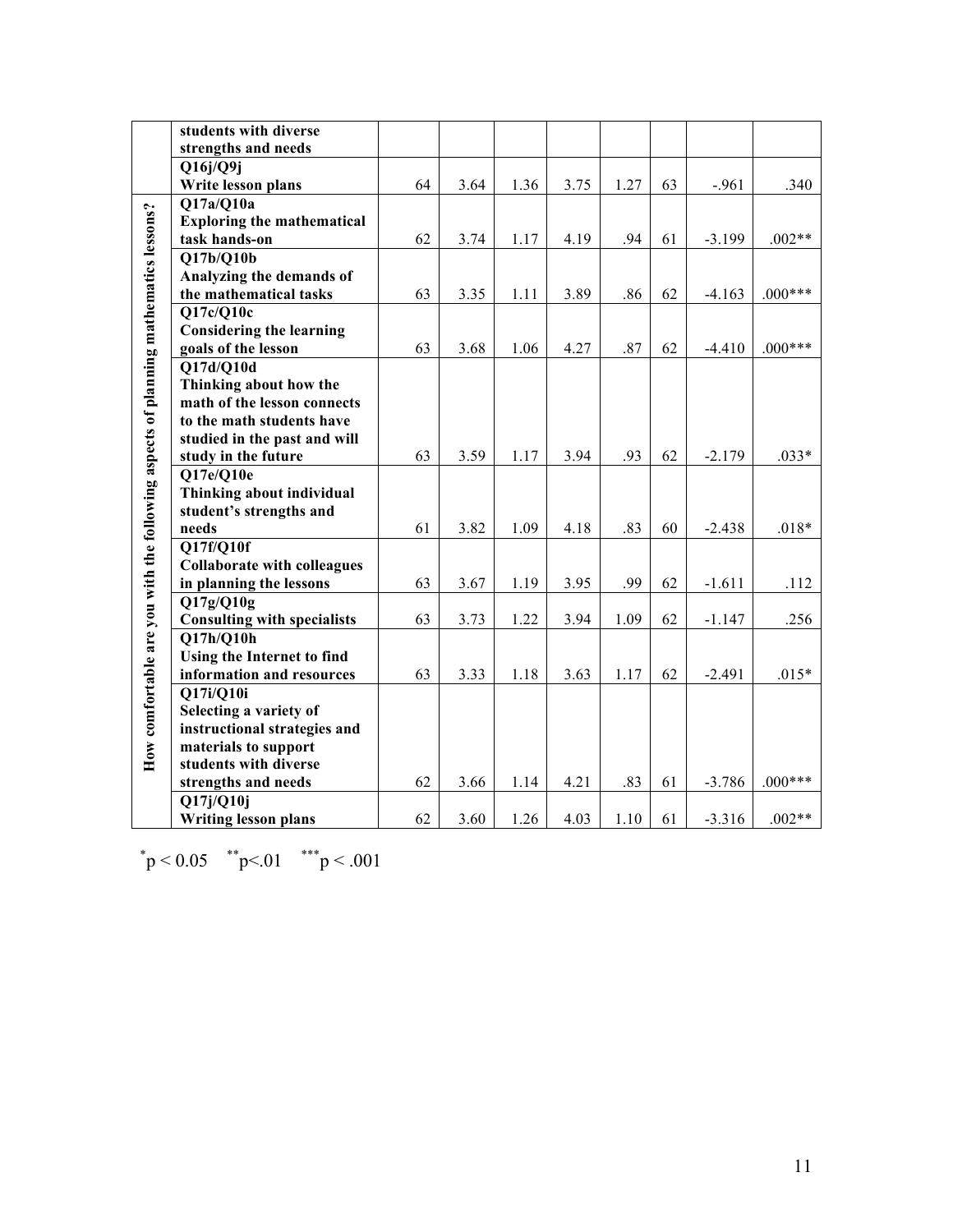**Appendix 2**

# **Accessible Lesson Planning Chart: Supporting Higher Order Thinking**

**Your Name: \_\_\_\_\_\_\_\_\_\_\_\_\_\_\_\_\_\_\_\_\_\_\_\_\_\_\_\_\_\_\_\_\_\_\_\_\_\_\_\_\_\_\_\_\_\_\_\_\_\_\_\_\_\_\_\_\_\_\_\_ Focal Student(s): \_\_\_\_\_\_\_\_\_\_\_\_\_\_\_\_\_\_\_\_\_\_\_\_\_\_\_**

**Name of Activity or Lesson Explored: \_\_\_\_\_\_\_\_\_\_\_\_\_\_\_\_\_\_\_\_\_\_\_\_\_\_\_\_\_\_\_\_\_\_\_\_\_\_\_\_\_\_\_\_\_\_\_\_\_\_\_\_\_\_\_\_\_\_\_\_\_\_\_\_\_\_\_\_\_\_\_\_\_\_\_\_\_\_\_\_\_\_\_\_\_\_\_\_\_\_\_\_\_\_\_**

| <b>Learning Areas</b><br>(derived from Levine, 2002)                                                                                                                                                                                                | What are the demands of the<br>activity or lesson?                                                                                                                                                    | Focal Student(s)' Strengths and<br>Weaknesses                                                                              | <b>Interventions and accommodations</b><br>that will make the activity or lesson<br>more accessible. |
|-----------------------------------------------------------------------------------------------------------------------------------------------------------------------------------------------------------------------------------------------------|-------------------------------------------------------------------------------------------------------------------------------------------------------------------------------------------------------|----------------------------------------------------------------------------------------------------------------------------|------------------------------------------------------------------------------------------------------|
| <b>Higher Order Thinking</b>                                                                                                                                                                                                                        | Pattern recognition (knowing shapes<br>and names)                                                                                                                                                     | Kept saying guess my rule 8 times—<br>had the concept of rule, and attributes                                              | Clarify that objects either fit the rule or<br>do not fit the rule.                                  |
| • Thinking with concepts<br>(A concept may be abstract,<br>concrete, a process, verbal or non-<br>verbal.)                                                                                                                                          | Sorting into two groups                                                                                                                                                                               | Guessed partner's rule based on color<br>Never mentioned shape names<br>referred to circle as "box"                        | Use fewer attributes. Limited number<br>of attribute blocks.                                         |
| • Problem Solving<br>(Involves knowing it's a problem,<br>previewing outcomes, assessing<br>feasibility, mobilizing resources,<br>logical thinking, strategies, starting<br>and pacing, self-monitoring, dealing<br>with impasses, and reflecting.) | Challenging one's partner (thinking<br>about what the partner knows e.g.<br>"not" rule) and oneself                                                                                                   | Was not able to guess his partner's<br>first 2-attribute rule.<br>Didn't re-evaluate when he made an<br>incorrect guess.   | Use think aloud to model rule making<br>and how it changes based on evidence.                        |
| • Critical Thinking<br>(Involves knowing: the facts, the<br>creator's point of view, your point<br>of view, errors and exaggerations<br>and getting outside help, weighing<br>the evidence, communicating.)                                         | What breaks a rule and what doesn't;<br>considering evidence<br>Challenging one's partner (thinking<br>about what the partner knows e.g.<br>"not" rule) and oneself<br>Knowing how partner is feeling | Gave clues to the partner (e.g., in a<br>frame, it's an animal).<br>Didn't re-evaluate when he made an<br>incorrect guess. | Find misconceptions.                                                                                 |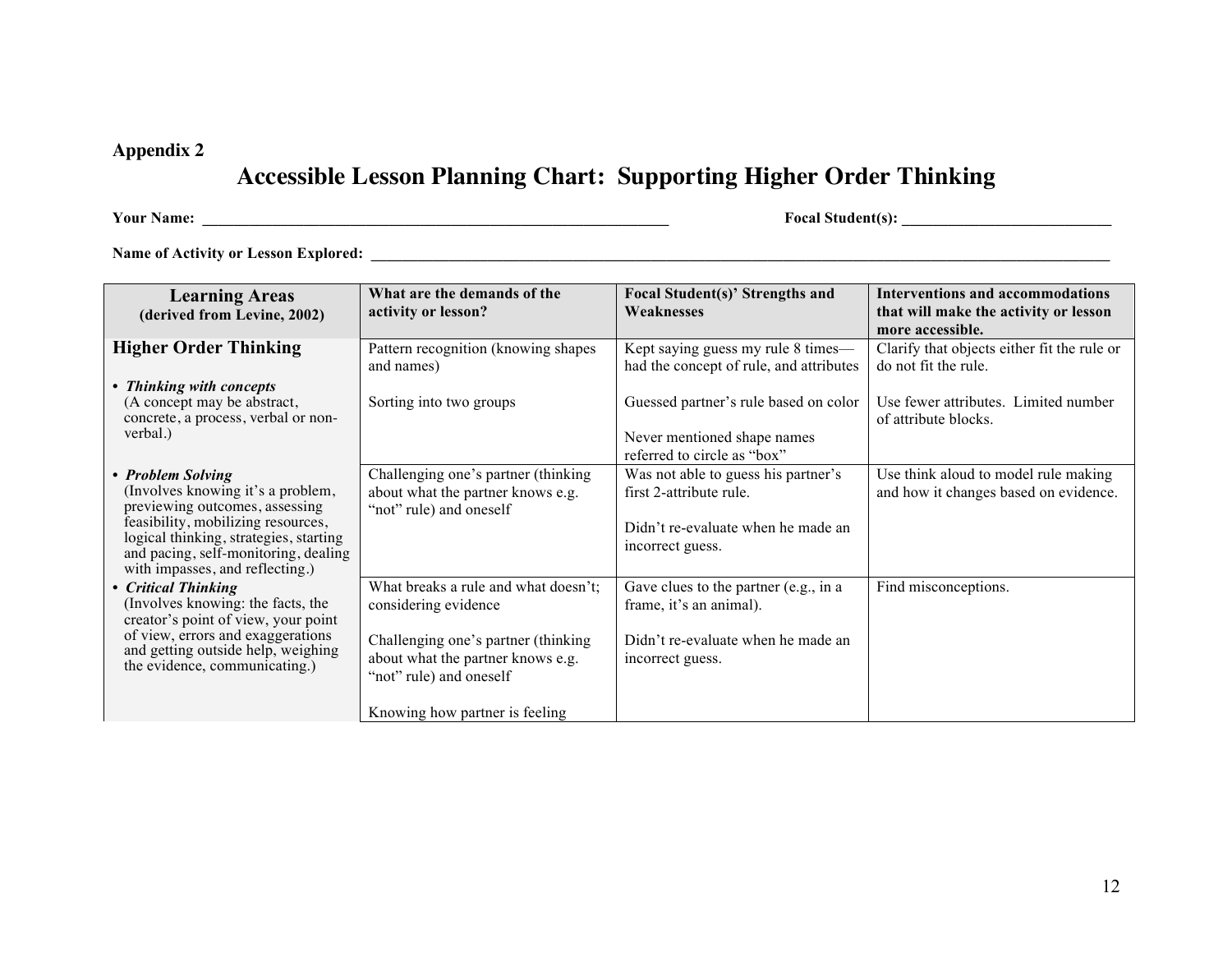| • Rule-Guided Thinking<br>(If then kinds of thinking) | What breaks a rule and what doesn't;<br>considering evidence | Guessed partner's rule based on color                | Use visual chart to break down what<br>different rules might look like.       |
|-------------------------------------------------------|--------------------------------------------------------------|------------------------------------------------------|-------------------------------------------------------------------------------|
|                                                       |                                                              | Was not able to guess his partner's                  |                                                                               |
|                                                       | Shifting gears/revising rules                                | first 2 attribute rule                               | Use think aloud to model rule making<br>and how it changes based on evidence. |
|                                                       | Generalizing                                                 | Could make rules of things he could                  |                                                                               |
|                                                       |                                                              | do to the blocks but not a rule using                |                                                                               |
|                                                       |                                                              | the attributes of the shapes                         |                                                                               |
|                                                       |                                                              | themselves.                                          |                                                                               |
|                                                       |                                                              |                                                      |                                                                               |
|                                                       |                                                              | Made two different rules not "rule"                  |                                                                               |
|                                                       |                                                              | and "not rule"<br>Didn't re-evaluate when he made an |                                                                               |
|                                                       |                                                              | incorrect guess.                                     |                                                                               |
| • Creative Thinking                                   | Challenging one's partner (thinking                          | He changed the rules; created his on                 |                                                                               |
| (Involves divergent thinking, taking                  | about what the partner knows e.g.                            | game rules.                                          |                                                                               |
| a fresh look, suspension of self-                     | "not" rule) and oneself                                      |                                                      |                                                                               |
| evaluation, and risk taking.)                         |                                                              | Used standing up/laying down as an                   |                                                                               |
|                                                       |                                                              | attribute.                                           |                                                                               |
|                                                       |                                                              |                                                      |                                                                               |
|                                                       |                                                              | Animals--made it hard for partner to                 |                                                                               |
|                                                       |                                                              | guess.                                               |                                                                               |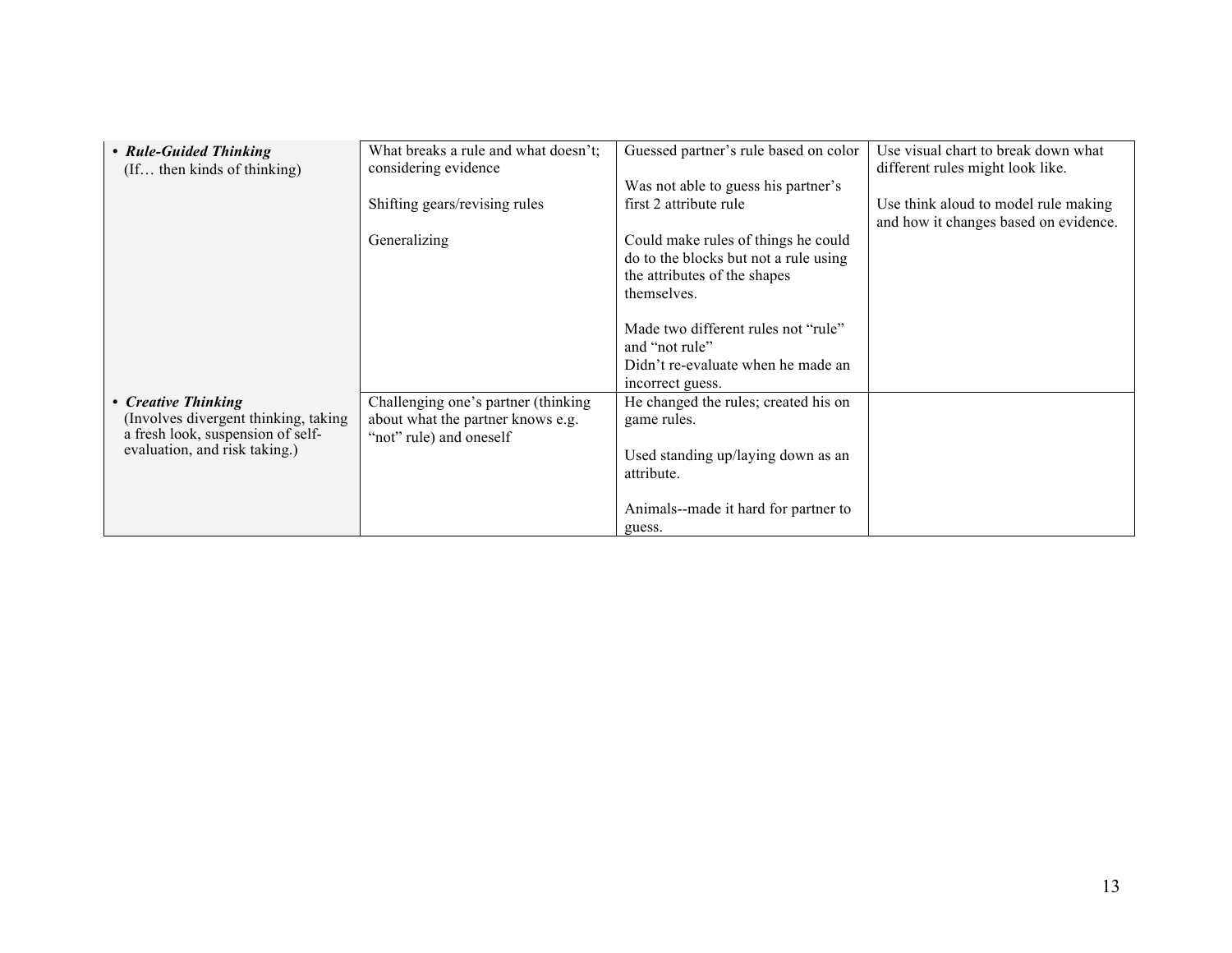| <b>Other Learning Areas:</b><br>(derived from Levine, 2002)                                                                                               | What are the demands of the<br>activity or lesson? | Focal Student(s)' Strengths and<br><b>Weaknesses</b> | <b>Interventions and accommodations</b><br>that make will make the activity or<br>lesson more accessible. |
|-----------------------------------------------------------------------------------------------------------------------------------------------------------|----------------------------------------------------|------------------------------------------------------|-----------------------------------------------------------------------------------------------------------|
| Language<br>• understanding mathematical<br>language<br>· using language to communicate<br>with others and to clarify one's<br>ideas                      |                                                    |                                                      |                                                                                                           |
| <b>Spatial Ordering</b><br>• interpreting relationships within and<br>between spatial patterns<br>• organizing things in space<br>• reasoning with images |                                                    |                                                      |                                                                                                           |
| <b>Sequential Ordering</b><br>• organizing information in<br>sequence<br>• following directions<br>• managing time                                        |                                                    |                                                      |                                                                                                           |
| <b>Memory</b><br>• short-term memory<br>• active working memory<br>• long-term memory                                                                     |                                                    |                                                      |                                                                                                           |
| <b>Attention</b><br>• controlling mental energy<br>· maintaining focus<br>· self-monitoring                                                               |                                                    | Self monitoring?                                     |                                                                                                           |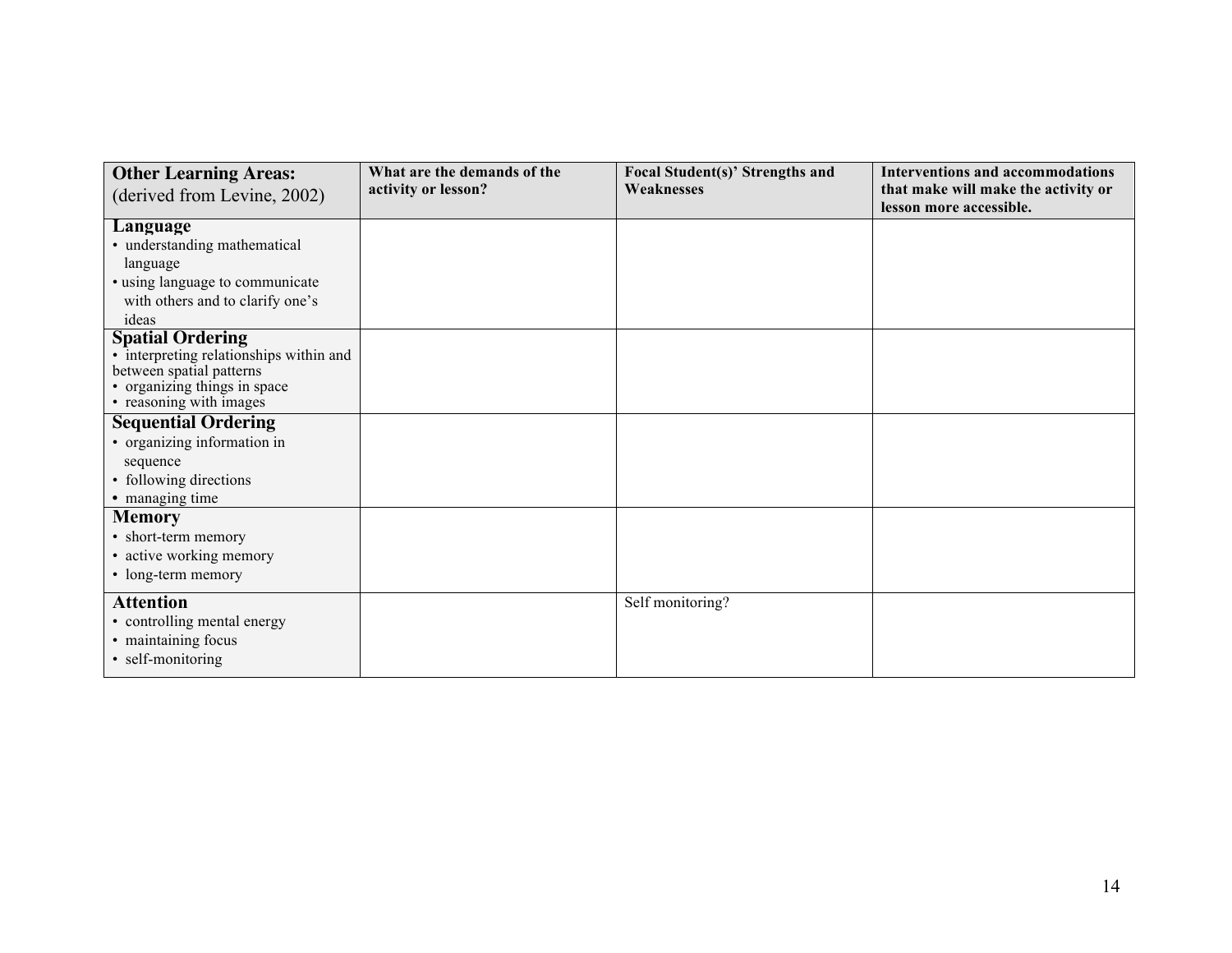| <b>Psycho-Social</b>      |  |  |
|---------------------------|--|--|
| • using and understanding |  |  |
| social language           |  |  |
| • collaboration           |  |  |
| • conflict resolution     |  |  |
| <b>Motor Coordination</b> |  |  |
| • gross motor functions   |  |  |
| • fine motor functions    |  |  |
| • grapho-motor functions  |  |  |
|                           |  |  |